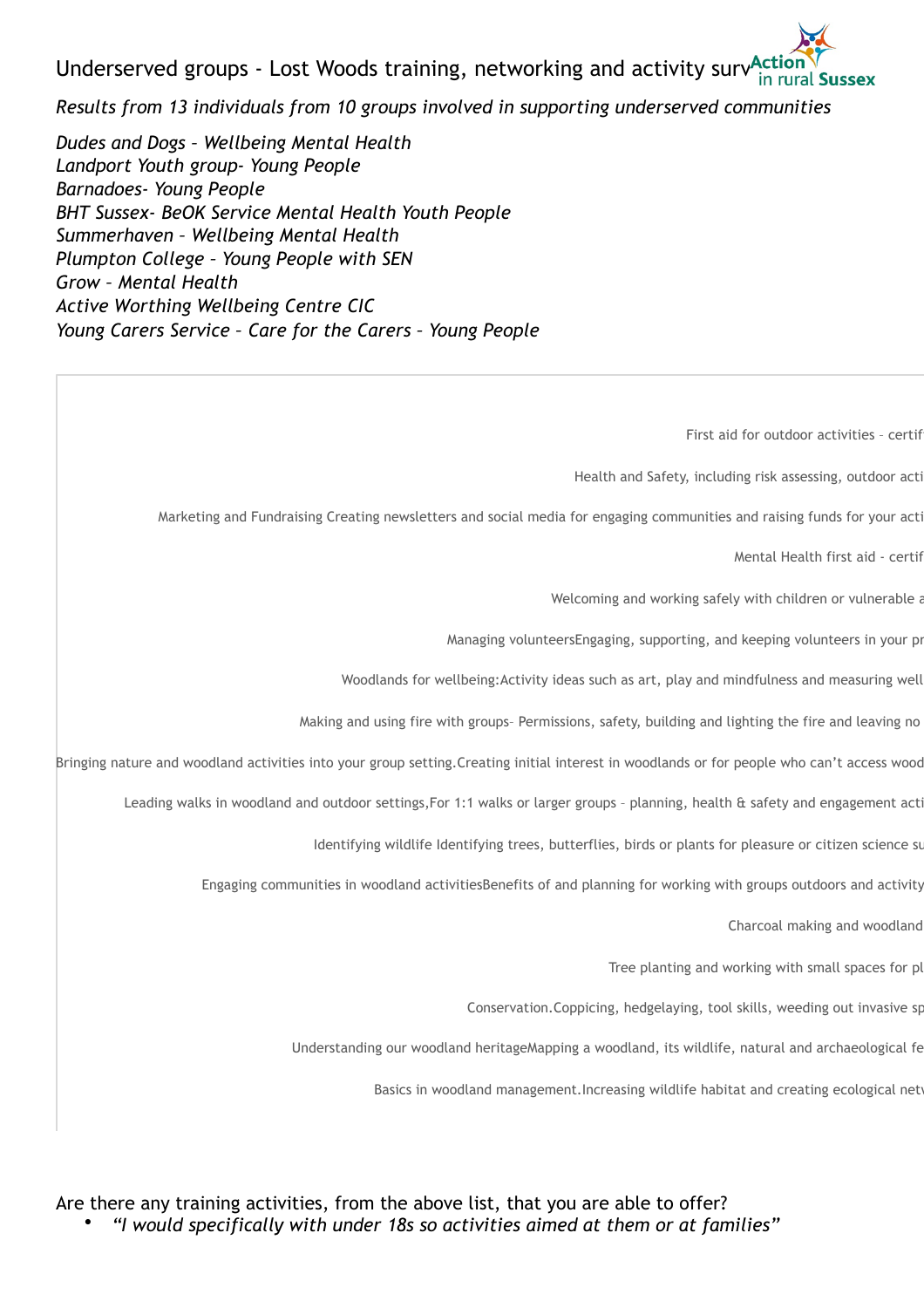- *"Sussex Clubs offers a wide variety of training courses accessible through our website"*
- *"H & S, incl. risk assessing, outdoor activities; identifying wildlife; basics in woodland management"*
- *"Grow could offer training in working with people with mental health issues outdoors, and simple nature connection activities to run with groups"*
- *"Woodlands for wellbeing Welcoming and working safely with vulnerable adults."*
- *"I have personally spent quite a lot of time working with the Horsham 'Green Gym' where a group of people work under supervision of a woodland ranger to help do whatever was necessary on the day"*
- *"We would like to increase our ability to do the activities above we aren't in a position*



### *Observations and Analysis*

Most interest in woodland wellbeing activities, followed by flora and fauna ID, charcoal making and woodland crafts. However many other topics are also popular including leading walks, bringing nature to your group, conservation, woodland management and tree planting. The main crossover with conservation and sustainability groups is the Flora and fauna ID whereas this group are not interested in volunteer management.

## **Please tell us about your ideas for themes for networking events, eg networking in nature**

*"Producing / Creating local maps of woods for other woods users from YPs perspective, Increasing Yp's awareness of safeguarding the woodland environment whilst experiencing and engaging with it, Sharing of experiences of what the local woods means to them, leading games with other groups, Mindfulness nature walks/ experiencing the sounds and smells of different spots in the woods, Storytelling in woods using local knowledge of heritage/myths/ nature particular to that woods.?"* 

*"Mental health and linking mind with body (grounding oneself from working outdoors))"*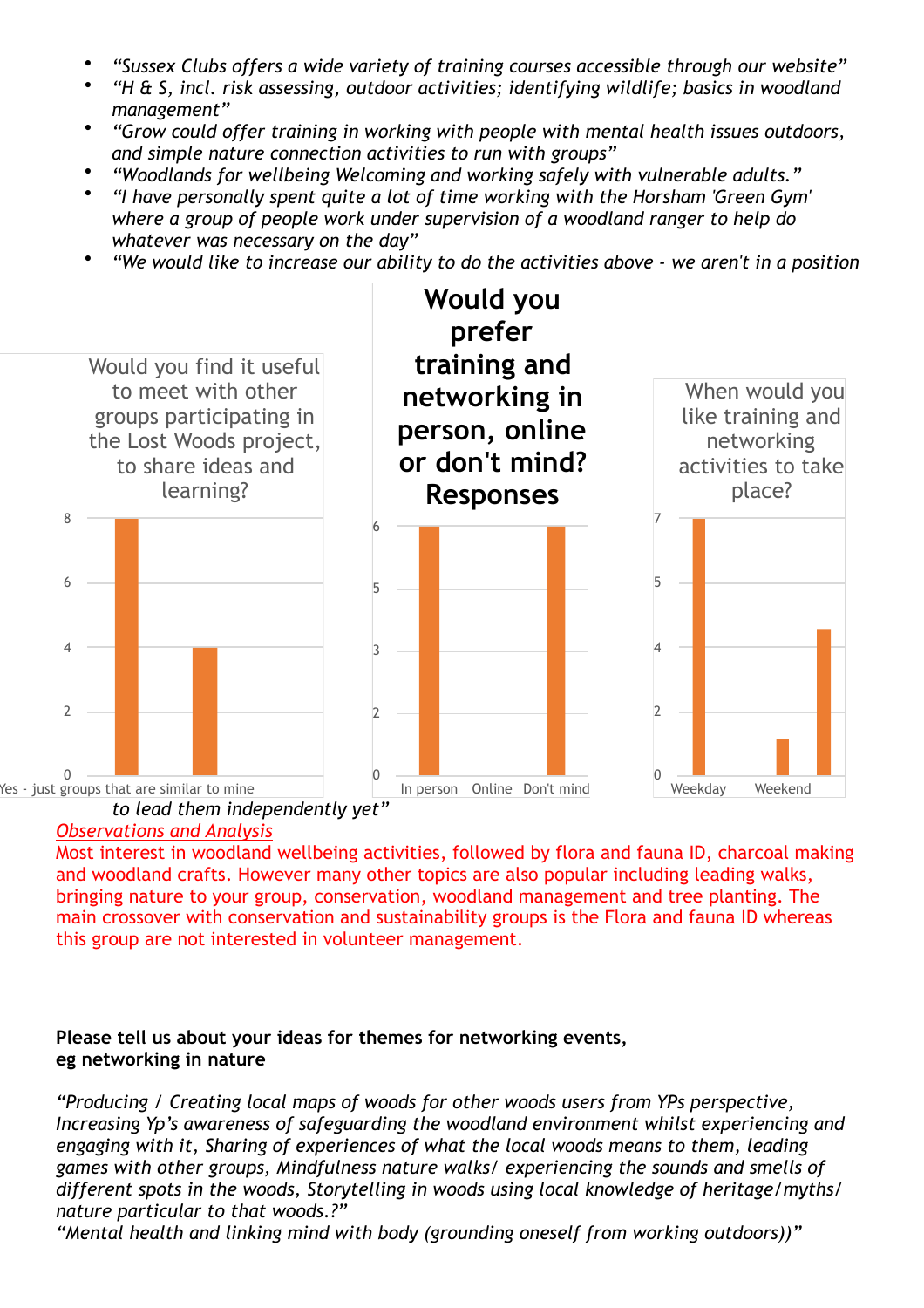*"Networking in encouraging young people to attend after school projects" "Meet at large reserves or parks with good level of flora & fauna examples present to run identification courses; Fungi! - Mushroom hunts & identification; Bush craft team building exercises"* 

*"Wellbeing, connecting with nature"* 



*pin on a map that links to info* 

*or other groups who have visited."* 

*"Contacts for consenting rangers et al"* 

### *Observation and Analysis*

Advice and guidance about setting up woodland groups and planning woodland events are high long with a list and map of accessible woodlands. Opposite to the responses of conservation groups

#### **We are considering developing a Lost Woods Award to support people's engagement and connection**

An award to explore and get to know a particular woodland space land, eg by sharing a photo, story or bringing a friend to an activity. part in citizen science activities, such as butterfly or plant surveys. ivities such as litter picking, coppicing, removal of invasive species. ble to recognise certain number of trees, plants or animals or bugs. Certificate of participation in training None of the above.



**with woodlands. Please tick any of the following that might appeal to you, your clients, volunteers or members**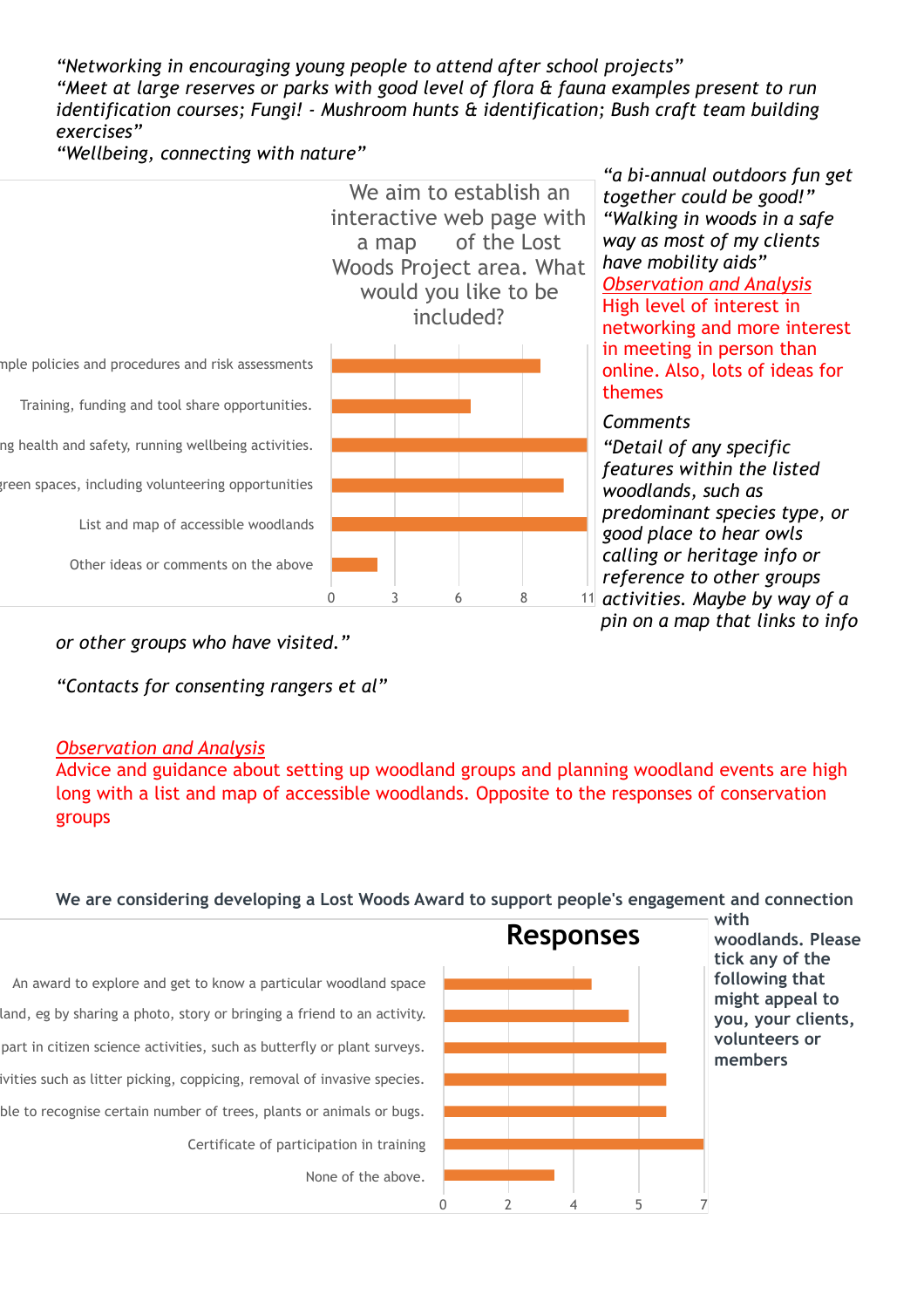# *Observation and Analysis*

Options for this question were based loosely on the themes of discover, explore, conserve and share from the John Muir award.

10 of the 13 respondents would like some kind of award, particularly a certificate of participation in training but also awards recognising taking part in conservation, citizen science and identification skills. Exploring and getting to know a particular woodland was the least popular choice.



# Other general comments

*"Summerhaven is a drop in session for those with mental health issues. We have no transport and meet in the town centre of Burgess HIll. every Sunday from 1 to 5 pm all run by volunteers"* 

*"Great activities and networking experienced so far!"*